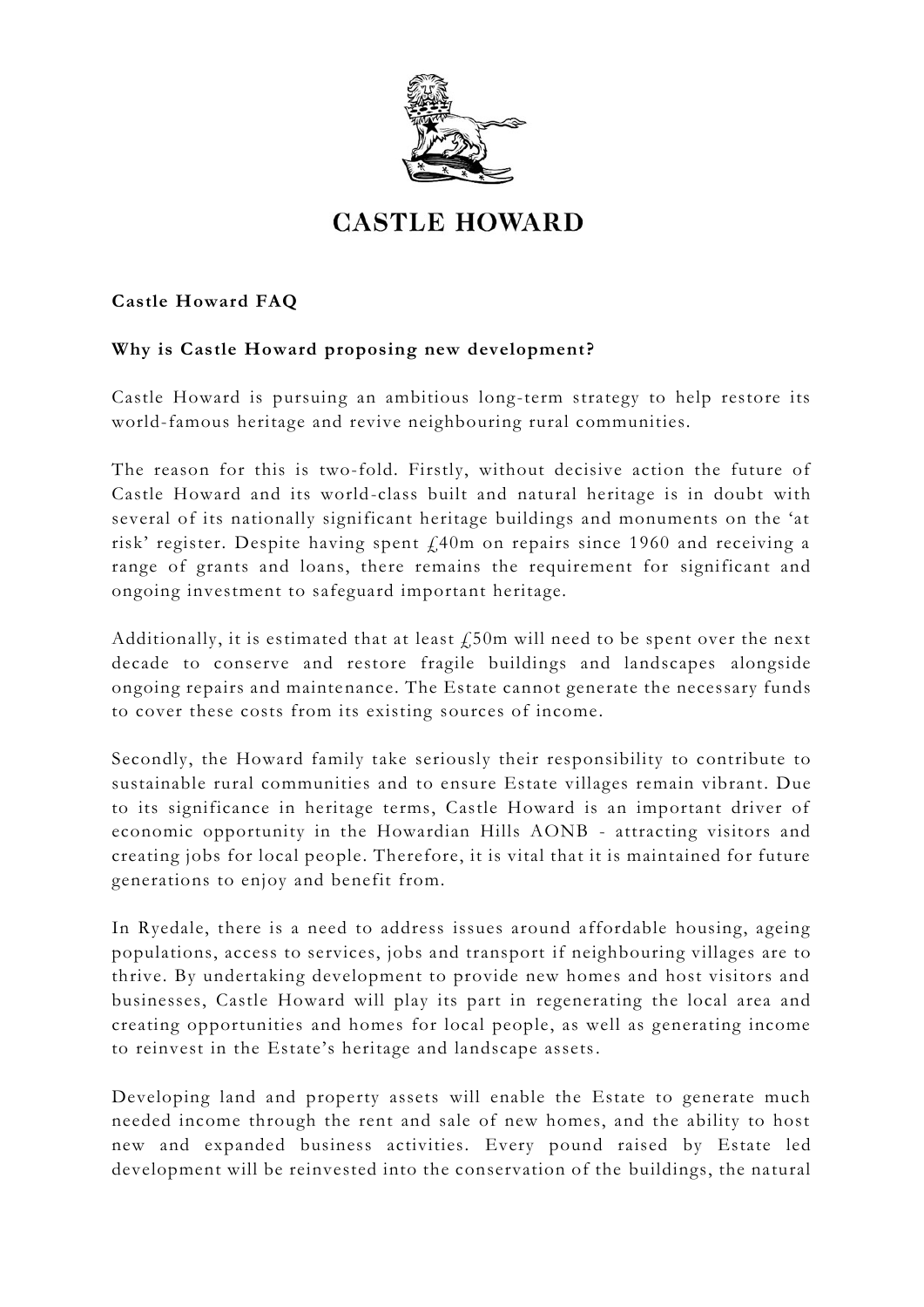environment and further enhancing local communities through better connectivity and service provision.

## **How will Castle Howard approach development?**

Crucially, Castle Howard is adopting a 'Purposeful Development' approach that will see Estate land and buildings developed to deliver a positive contribution to the locality, helping to address some of the issues faced by the communities who live here.

This approach will address the following:

**RESTORE** Castle Howard's significant heritage assets so they can be enjoyed by generations to come

**REGENERATE** the natural environment of which the Estate is custodian and optimise natural processes and the benefits they deliver

**REVIVE** rural communities through the provision of sustainable housing and services, and facilitating additional enterprises, employment, and connectivity . As part of the 'Revive' pillar, Estate owned land and property has been appraised to determine where there are opportunities for develo pment which has led to a series of potential development sites being identified.

### **What sort of development is being proposed?**

Development will take two primary forms; the redevelopment of Estate owned buildings and farmyard sites, and development of new homes on Estate owned land.

Some of the proposed development projects will enable the Estate to enhance its visitor offer (primarily by creating overnight accommodation), expand other Estate run enterprises, and host other local businesses. This will be accommodated primarily through the reuse and redevelopment of redundant sites and buildings such as Coneysthorpe Estate Yard, Rye Hills Farm and the Gatehouse.

Castle Howard will also undertake a programme of phased house building on Estate owned land to provide much needed homes in the local area, and to generate income through the rent and sale of new homes for reinvestment in the Estate with the knock-on benefits and services it provides for the local community.

#### What stage are the development proposals at?

At this stage, the Estate has established the principles for its approach to Purposeful Development and identified a range of sites with development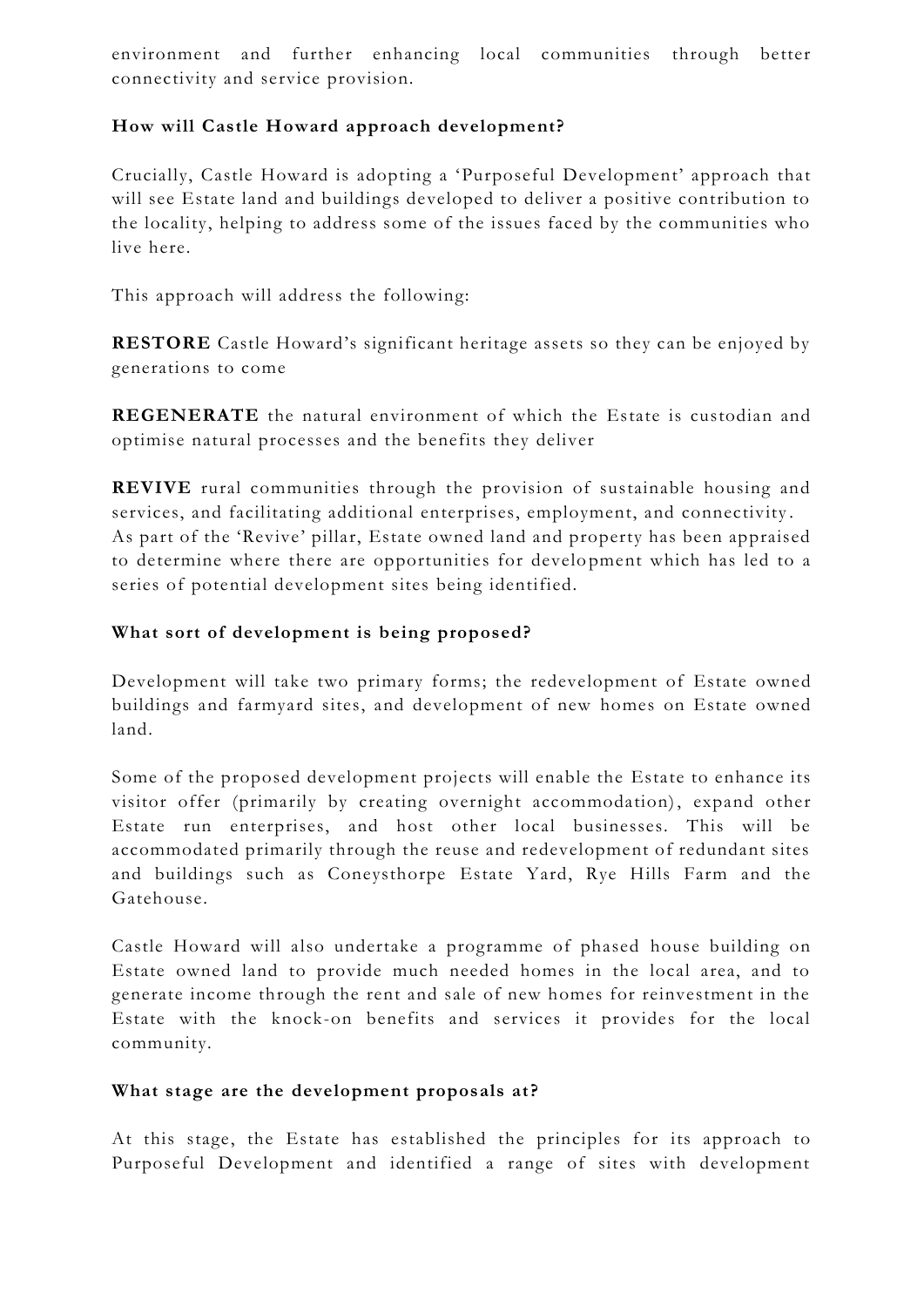potential. Detailed work has gone into looking at the landscape, ecology, hydrology and heritage to identify sites across the Estate that may be suitable for development.

Nine sites are currently under consideration and at present, only one site has any planning status.

The Balk site in Slingsby received outline planning content for 38 new dwellings in 2020 and a full planning application will be brought forward later this year for the development of that site.

A further brownfield site in Slingsby has been identified and a planning application will be submitted for the redevelopment of the Castle and Heights farmyards to provide around 30 additional new homes

A further seven sites have been put forward at the invitation of Ryedale District Council (RDC) as part of the review of [Ryedale's Local Plan](about:blank). Castle Howard has submitted these sites for consideration as part of the site allocation process. As yet, Ryedale District Council have not decided which sites will be allocated in the new Local Plan. More than 300 sites have been submitted and are currently under consideration by RDC.

The Castle Howard sites put forward currently have no planning status and detailed design work has not been undertaken on how the proposed sites might be developed. Castle Howard has however undertaken preliminary survey work to determine ecological impact, flood risk, landscape, heritage and highways to determine the suitability of sites put forward. This preliminary work is not obligatory at this stage of the process and goes well over and above what other landowners may have done to support their sites submitted.

Below is the list of sites currently being proposed for development by Castle Howard. Site boundary plans for those submitted to the Local Plan review can be found [here.](about:blank)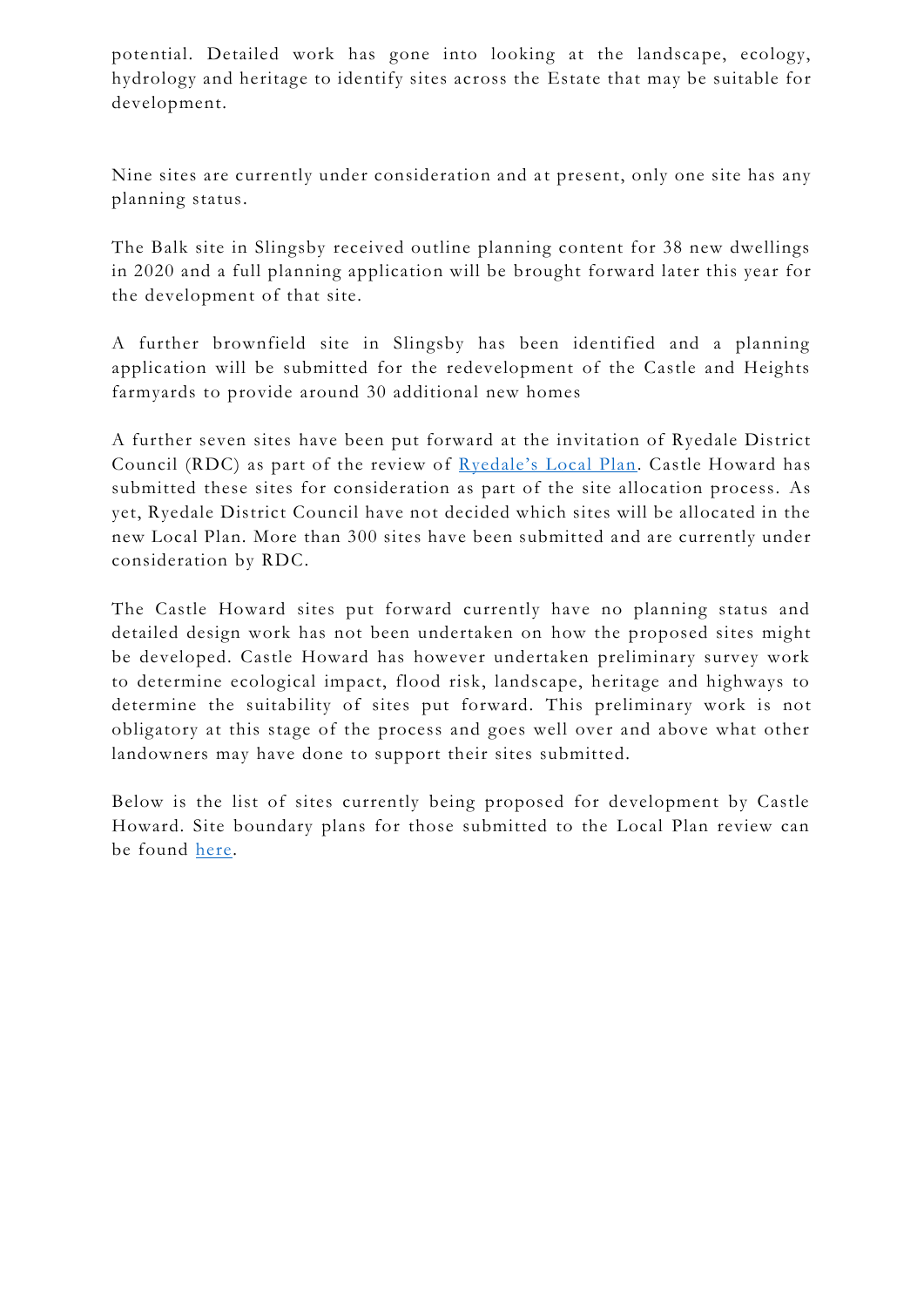| <b>SETTLEMENT</b>    | <b>DEVELOPMENT PROPOSAL</b>                   | <b>OVERVIEW</b>                                           |
|----------------------|-----------------------------------------------|-----------------------------------------------------------|
| Slingsby             | <b>Balk site</b>                              | New housing development                                   |
|                      |                                               | Outline consent for 38 dwellings granted                  |
|                      | Castle and Heights Farm                       | New housing development                                   |
|                      |                                               | Application to be submitted during $2022$ (~30 dwellings) |
|                      | Land to south (LP Site 301)                   | New housing development                                   |
|                      |                                               | Site submitted for Local Plan allocation - 9.5ha          |
|                      | Land to north west (LP Site 298)              | New housing development                                   |
|                      |                                               | Site submitted for Local Plan allocation - 6.15ha         |
| Welburn              | Land to the east of Welburn (LP Site 300)     | New housing development                                   |
|                      |                                               | Site submitted for Local Plan allocation - 8.96ha         |
| Ganthorpe            | Land at Ganthorpe (LP Site 296)               | New housing development                                   |
|                      |                                               | Site submitted for Local Plan allocation - 6.52 ha        |
| <b>Bulmer</b>        | Land to the east of Grange Farm (LP Site 299) | New housing development                                   |
|                      |                                               | Site submitted for Local Plan allocation - 5.89ha         |
| <b>Easthorpe</b>     | Land at Easthorpe (LP Site 295)               | Extension of business park                                |
|                      |                                               | Site submitted for Local Plan allocation - 0.8ha          |
| <b>Ryehills Farm</b> | Land at Ryehills (LP Site 297)                | Redevelopment of Estate Yard to include office space,     |
|                      |                                               | visitor and estate services                               |

## **What is the Ryedale District Council Local Plan?**

A Local Plan is a document owned by the Local Planning Authority, which sets out policies and specific proposals for the development and use of land in a local area and guides most day -to-day planning choices and decisions. It is a statutory requirement that Local Plans are reviewed every five years to assess how the current plan is working, and what if any changes need to be made to make it work better for the communities it covers.

RDC's current Local Plan runs until 2027 and this review will put in place a Plan that will extend the plan period to 2038. More detail on the Local Plan review process is available [here.](about:blank) The Local Plan review considers what changes may be needed to policy, the availability of sites for development a nd how these align to local need.

#### **What is the process and when will decisions be taken?**

RDC's intention is to have a proposed new Local Plan, which will include those sites selected for allocation, completed and published for consultation by the end of January 2023. Given the upcoming changes in local government, the Plan will then be taken forward by the new North Yorkshire Council from April 2023.

Once the consultation period is completed, the next steps would be:

- Local Plan examination by Planning Inspectors
- Local Plan adoption by North Yorkshire Council
- Design and planning applications to be brought forward for allocated sites over the life of the plan (to 2038)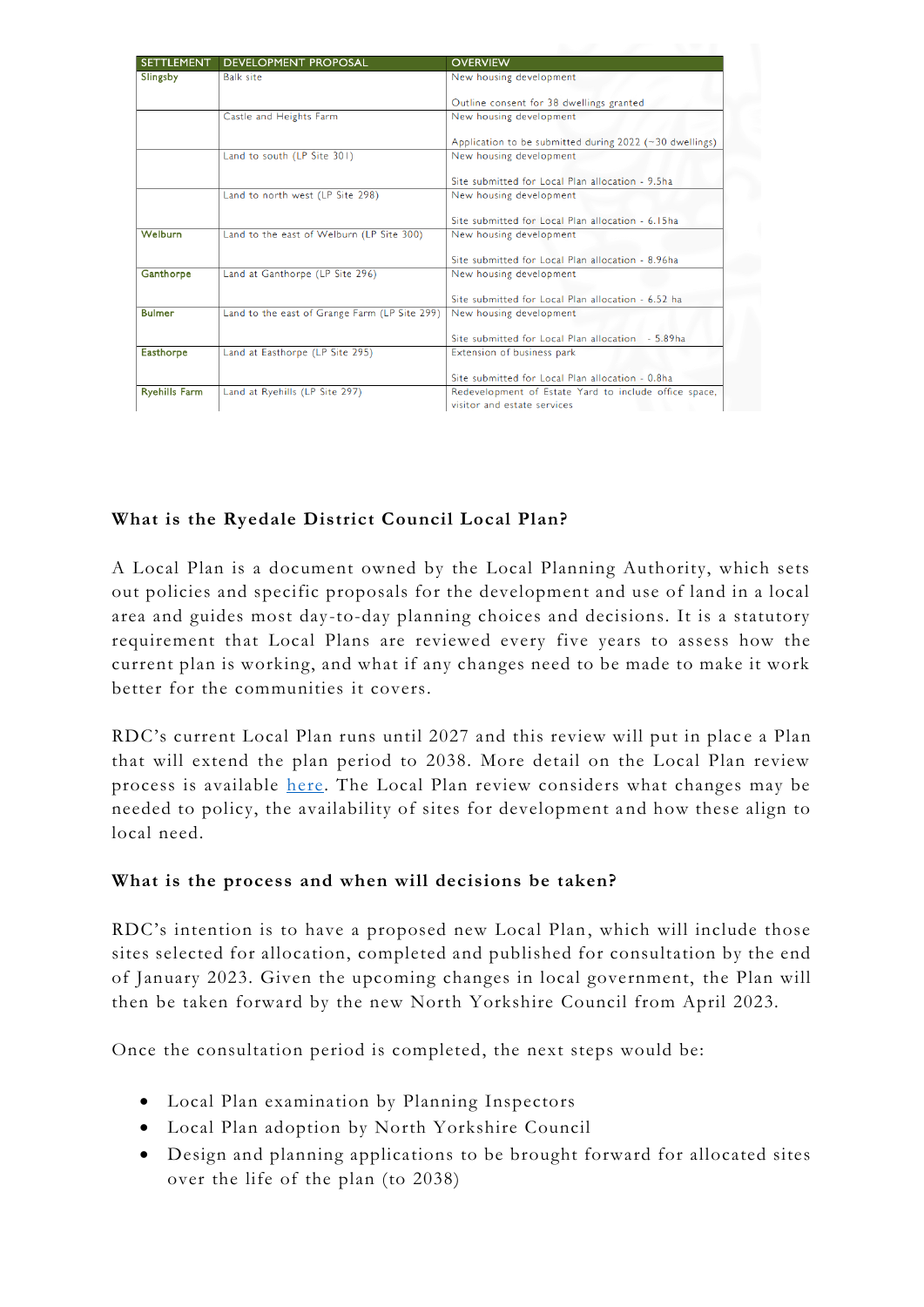Therefore, if allocated, development at the sites submitted by Castle Howard would be brought forward via the normal planning process in multiple phases over 15 years.

### **How do I have my say on the Ryedale Local Plan Site Allocation?**

You can leave your comments on sites submitted for inclusion in the local plan [here.](about:blank)

## **Do the Local Plan sites have to submit a Planning Application?**

Yes. Allocation of a site does not mean it has planning consent. Any future development will be subject to obtaining planning permission which will ensure that proposals brought forward by the Estate meet local needs and are in accordance with the relevant national and local planning policy.

## **Will affordable housing be part of any development on Castle Howard land?**

Yes, it is a statutory requirement to provide affordable housing on all sites which obtain planning consent through the Local Plan process, or by means of a standalone application to RDC.

Affordable housing is a complex area and given higher than average house prices in rural areas, affordability linked to average house prices can still leave homes out of reach for many. Castle Howard is committed to the provision of affordable homes, and we are considering a number of models of delivery that would create affordable homes for rent and purchase.

## **Has the potential impact on local transport been considered?**

Yes, transport connectivity is a key part of the viability of the development of new homes and employment sites in rural areas. Whilst the challenges of rural transport provision are well known, we will look at how development of new homes can be designed, planned and delivered in a way which seeks to address some of these issues, whilst contributing to wider solutions for connectivity challenges in our area. At this early planning stage there is a valuable opportunity to re-imagine transport connectivity in the countryside and improve the infrastructure for 'active travel (cycling and walking) within and between settlements.

Alongside looking at ways to reduce the reliance on car travel, we are undertaking a range of highways assessments to determine the potential impacts and mitigations, and these will feed into RDC's wider consideration of the impact of proposed development in the area.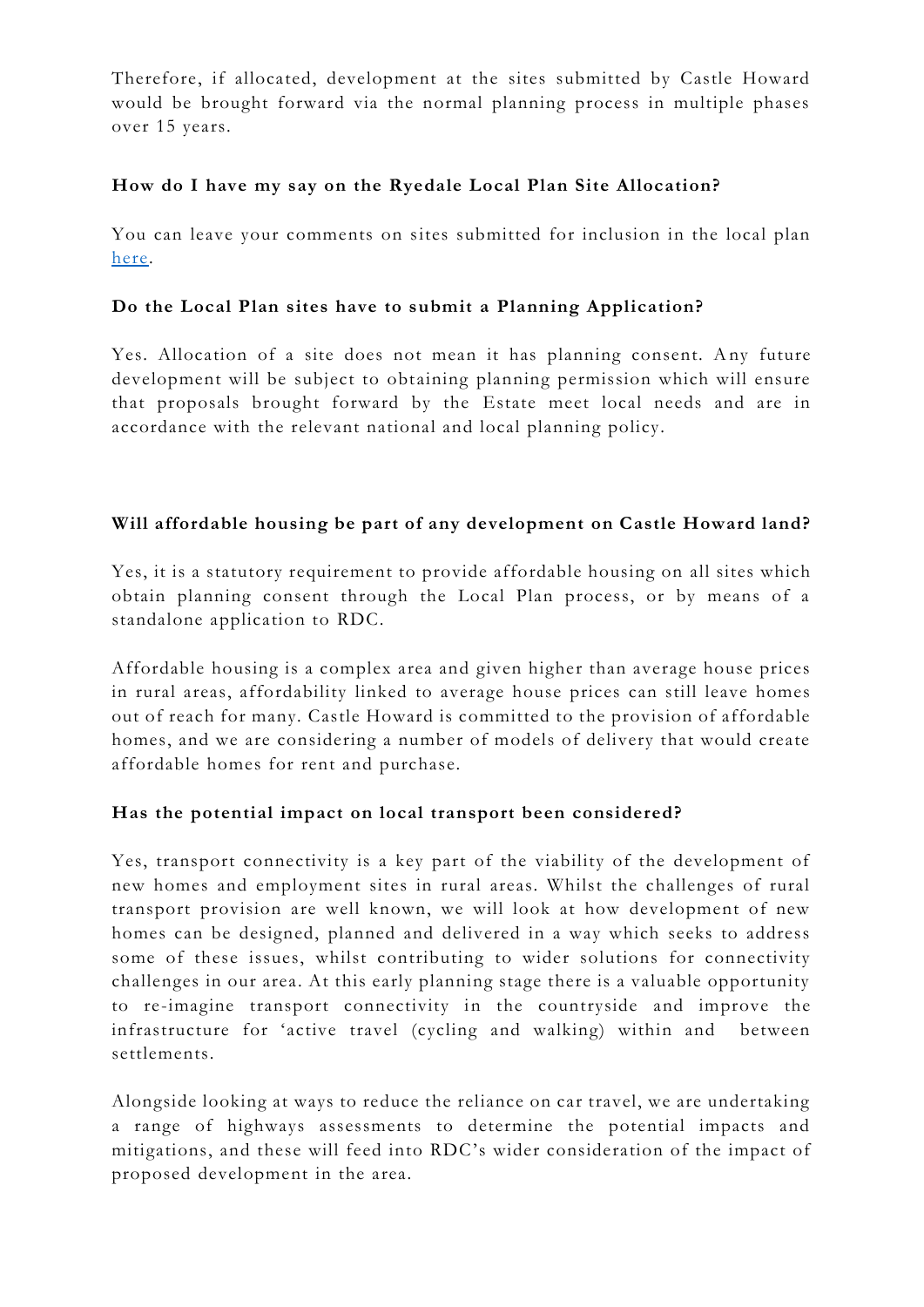### **What about local services?**

The Local Plan review process will consider what essential service provision will be required aligned to the sites it chooses to allocate. This will see developers contribute to the provision of essential services through the Community [Infrastructure Levy](about:blank) charge.

Castle Howard will also address the need for access to a wider set of services to determine where Estate led development can contribute to the provision of new services. What these services are will depend entirely on the needs of each community and proposals will be developed with input from those communities whether sites are allocated or submitted for planning as standalone applications.

Services may include parking, shops, land for community use for recreation or to accommodate the creation or expansion of community buildings, green space, new walking paths and cycle ways. Given the size of the Estate, we have the ability to develop a connected and coordinated response to community needs. Any development across the Estate will become an inextricable part of the Estate going forward, so we obviously want to create a positive architectural, economic and environmental legacy that we can all be proud of and that will hopefully become a blueprint for other Estates to follow.

### **What benefits would development by Castle Howard deliver?**

Castle Howard is committed to ensuring a positive legacy for our local communities and the wider environment. The ambition is to create sustainable communities that will endure for generations to come.

The benefits will include:

- Safeguarding the long-term survival of this world-class heritage site for the nation.
- Expanding our apprenticeship scheme with the intention to become a hub for heritage training and skills both in Ryedale and nationally.
- Creating commercial premises that will encourage new businesses to be based in the area delivering the right kind of jobs.
- Delivering high quality housing for key workers and generating additional employment and services to transform Estate villages.
- Building new and affordable homes that offer a range of house types and price points to enhance the sustainability of the rural community.
- Enhancing a biodiverse landscape for future generations to enjoy.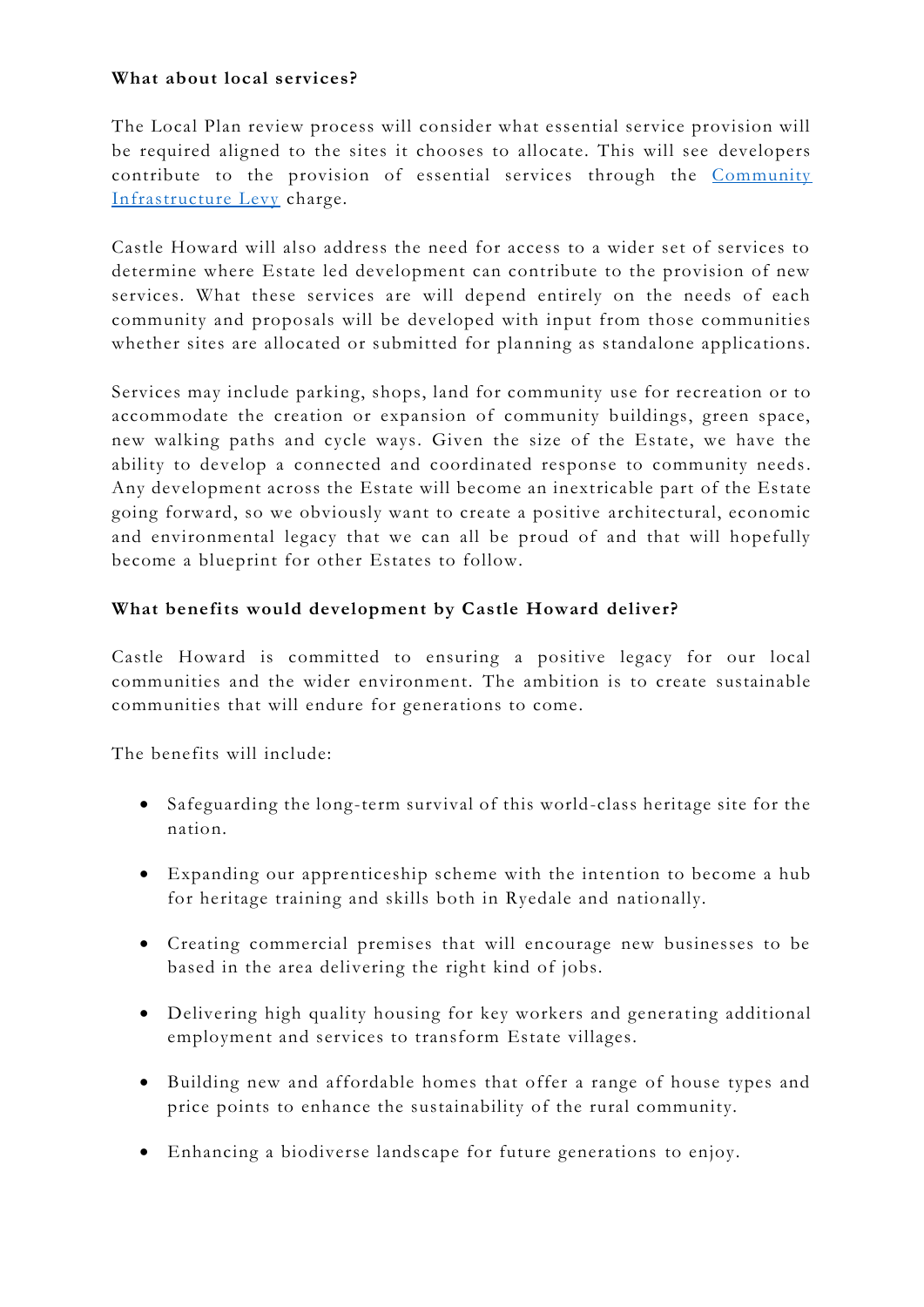Castle Howard is proposing to develop new homes in settlements n eighbouring the core Estate. This development will be guided by strong principles around design quality, environmental standards, the provision of community facilities and services. It will also ensure that a proportion of homes are affordable for local people and families, thereby encouraging a more diverse local demographic. We will create new homes to help transform villages into thriving places where people can live, work and play, and also contribute to a range of benefits and services that will ensure these new homes become part of vibrant communities.

## **How will Castle Howard ensure development does not spoil the character of the area?**

The Estate is not a conventional property developer whose primary driver is profit. We live here and have been part of the local community for 300 years. Castle Howard has purposefully and positively shaped the landscape and communities here for centuries and we aim to do so for centuries to come. We are inherently connected to this place, so development delivered by us will be mindful of the impact on the character of the place and the people who live here.

The success of the Estate is inseparable from the success of the local area and its communities. There is no vision of one being successful without the other and, together, through careful investment we can release synergies that are not able to be realised by speculative one-off, short-term profit focused developments.

The following principles will underpin all Estate led development.

- **Long-term Commitment** This is a long term strategy with a proposed 15 year development pipeline to be delivered in phases. Castle Howard will remain involved through the design and build and management of all schemes. Sites will not simply be sold to developers. At the point at which sites are brought forward for planning applications, we will establish, with input from the community, a Design Code to shape the style, function and composition of all developments and put in place mechanisms to ensure standards are maintained through the life of all development. Many of the new homes built will also remain in Castle Howard 's ownership, hopefully for generations to come, so it is in our own interest to build them to last.
- **Environmental by Design** All development will meet the highest environmental standards possible with a focus on energy efficiency and the enhancement of biodiversity. We will use materials and construction methods that respect the environment and will deliver ecological enhancement on all development sites.
- **Architectural Integrity**  All development will meet the highest design standards to protect and enhance the character of the settlements and sites where development will take place by having regard to scale, height,